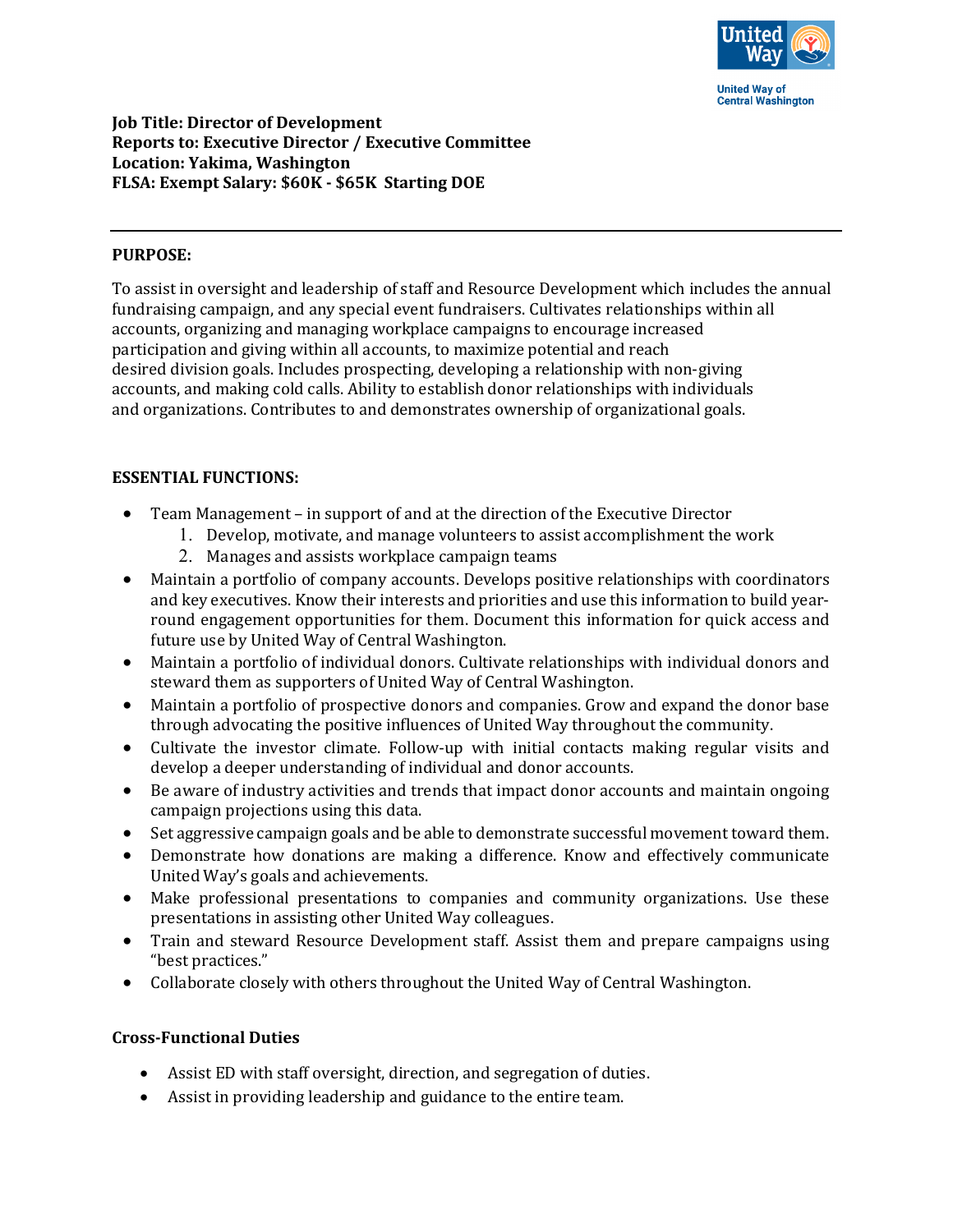

- o Assist in developing/strengthening staff processes and systems
- Provide guidance, ideas, and collaborative thinking with Executive and Leadership Teams.
	- o Assist in leading organizational goals
	- o Connect RD work to the mission and broader goals
- Serve as staff liaison to RD Committee, Campaign Committee, and Tocqueville Cabinet
	- $\circ$  Develop strategies and plan to engage donors increase volunteering, leading to increased giving.
- Work with Team on marketing and outreach on all marketing and media efforts, including material and message development.
- Leverage relationships to create additional opportunities with other organizations and individuals.
- Foster creative thinking and facilitate future partnerships within corporate accounts.
- Work with staff and volunteers, will drive the execution of their plan and manage the action steps and results from these efforts.

## **Other Functions**

Participate as directed in United Way of Central Washington events such as: Community Celebrations, team building activities, and when requested, board meetings.

#### **Teamwork Collaboration**

Contributes to the achievement of team objectives by helping others to complete tasks on own initiative. Shares information/ideas with other team members. Carries out assigned work projects. Identifies ways to make a greater contribution to the team. Able to adapt quickly to changing conditions or performance expectations. Able to focus on assignments during periods of change and/or uncertainty.

#### **Communications**

Expresses work issues and problems in a clear and concise manner. Communicates effectively with others up, down, and across the organization to achieve expected organizational results. Gives and receives constructive feedback. Seeks direct input on team effectiveness and environment.

## **EDUCATIONAL PREREQUISITES:**

Undergraduate degree and at least 3-5 years of fundraising/sales experience or equivalent in the nonprofit sector.

## **Required Knowledge, Skills, and Abilities:**

- Well-developed relationship management.
- Ability to demonstrate extraordinary listening and communication skills Ability to demonstrate negotiation techniques.
- Ability to deal with sensitive information and honor confidentiality.
- Ability to establish and maintain effective working relationships with a variety of constituents.
- An astute ability to appeal to funding organizations.
- Ability to organize and coordinate multiple activities simultaneously and to meet established timelines for each activity.